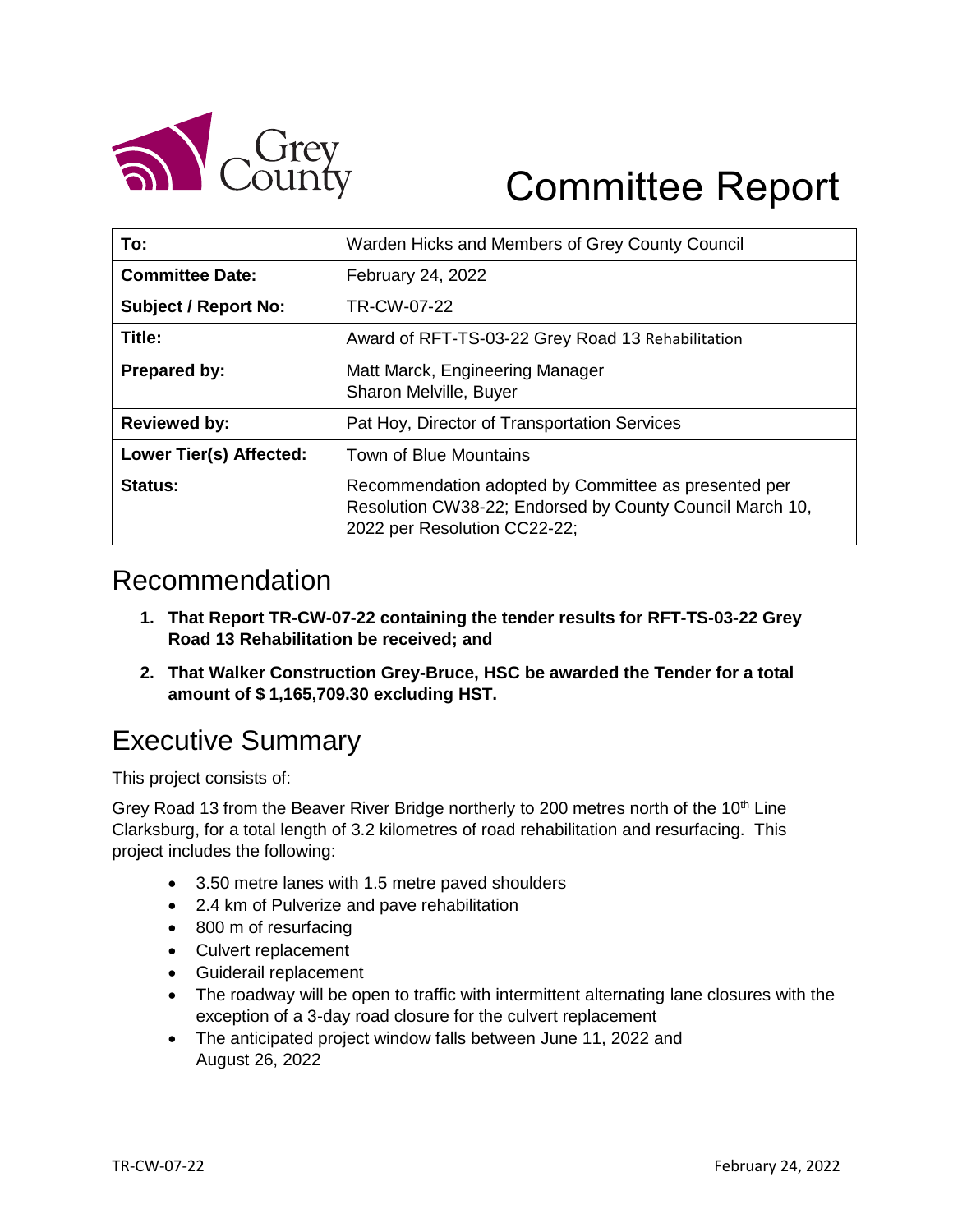The 800 m of resurfacing falls between two sections of pulverize and pave under this project and is being funded out of the minor capital program. It was added to ensure a narrow stretch did not fall between the two widened sections.

The project is necessary to address the deteriorated condition of the existing roadway.

It is recommended to award RFT-TS-07-22 to Walker Construction Grey-Bruce, HSC for the bid amount of \$1,165,709.30 excluding HST.

### Background and Discussion

The Tender was posted on the Grey County website from January 13, 2022, until February 3, 2022. The bids received are shown below:

*RFT-TS-03-22 Tender Results*

| #  | Name of Bidder                      | Bid Amount - (excl. taxes) |
|----|-------------------------------------|----------------------------|
|    | <b>Arnill Construction Limited</b>  | \$1,227,470.10             |
|    | <b>Cox Construction Limited</b>     | \$1,219,287.00             |
| 3. | E.C. King Contracting               | \$1,196,321.55             |
| 4. | Walker Construction Grey-Bruce, HSC | \$1,165,709.30             |

## Legal and Legislated Requirements

None.

## Financial and Resource Implications

#### *Project Funding*

| <b>Item</b>                           | <b>Excluding HST</b> | <b>Net HST</b> |
|---------------------------------------|----------------------|----------------|
| Approved Total Project Budget Capital | \$1,179,245.28       | \$1,200,000.00 |
| Minor Capital Budget Funding          | \$122,838.05         | \$125,000.00   |
| <b>Total Available Budget</b>         | \$1,302,083,33       | \$1,325,000.00 |
| <b>Tender Award Amount</b>            | \$1,165,709.30       | \$1,186,225.78 |
| Construction Contingency (10%)        | \$116,570.93         | \$118,622.58   |
| <b>Total Tender Projected Costs</b>   |                      | \$1,304,848.36 |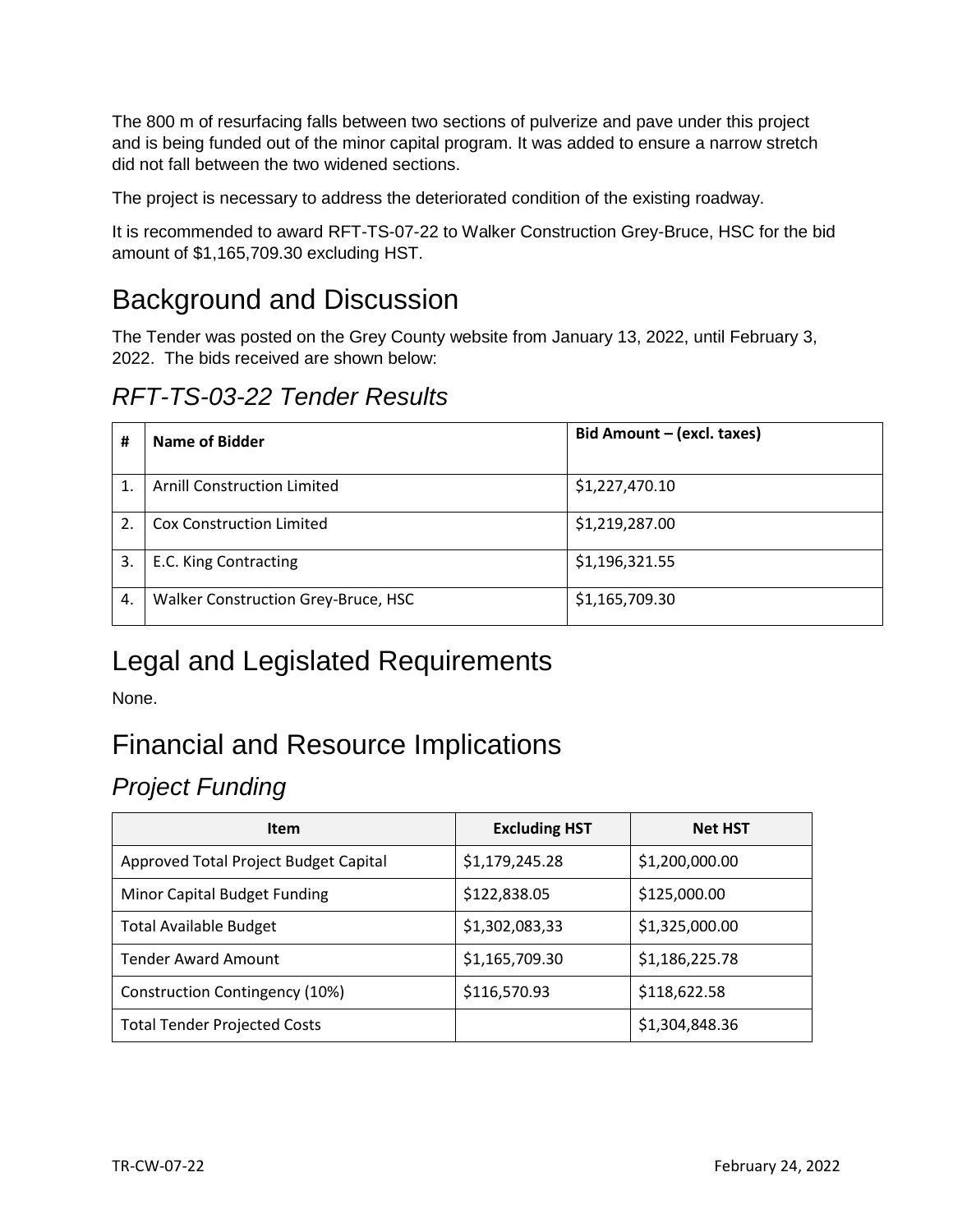The total project amount is under budget by \$20,151.64 These funds will be returned to the minor capital budget to be used in 2022.

The ten percent contingency is being applied to cover off any possible fluctuations in the Asphalt Cement Index and any unexpected field issues.

#### Relevant Consultation

- ☒ Internal
- ☐ External

#### Appendices and Attachments

TR-CW-07-22 Location Map